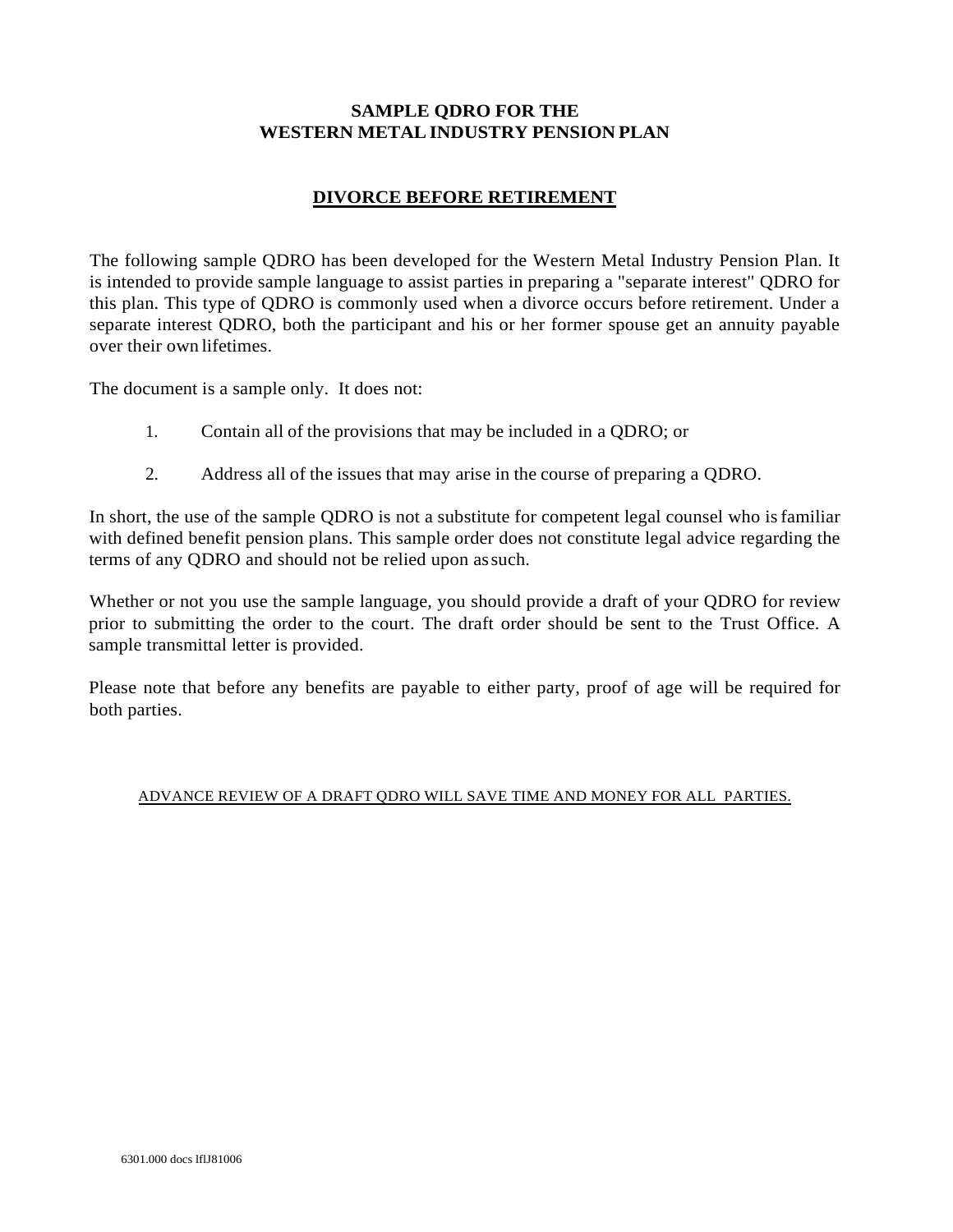## **[SAMPLE TRANSMITTAL LETTER]**

[Date]

Board of Trustees Western Metal Industry Pension Plan PO Box 34203 Seattle, WA 98124-1203

### Re: QDRO-[Participant] and [Alternate Payee]

Dear Plan Administrator:

Enclosed is a [draft] [court approved] Qualified Domestic Relations Order ("Order") impacting the benefits of [Participant] under the Western Metal Industry Pension Plan.

As noted in the Order, the social security number and date of birth of the Participant and Alternate Payee will be provided separately. They are as follows:

#### **Participant**

Participant: Social Security Number: Date of Birth:

[Participant's Name] [Participant's SSN] [Participant's Birth Date]

#### **Alternate Payee**

Alternate Payee: Social Security Number: Date of Birth:

[Alternate Payee's Name] [Alternate Payee's SSN] [AlternatePayee'sBirth Date]

If further information is needed in connection with this QDRO, please contact [Name] at [Number].

Sincerely,

[Name] Counselfor[Participant][AlternatePayee] cc:

[Name], Counsel for [Participant] [Alternate Payee]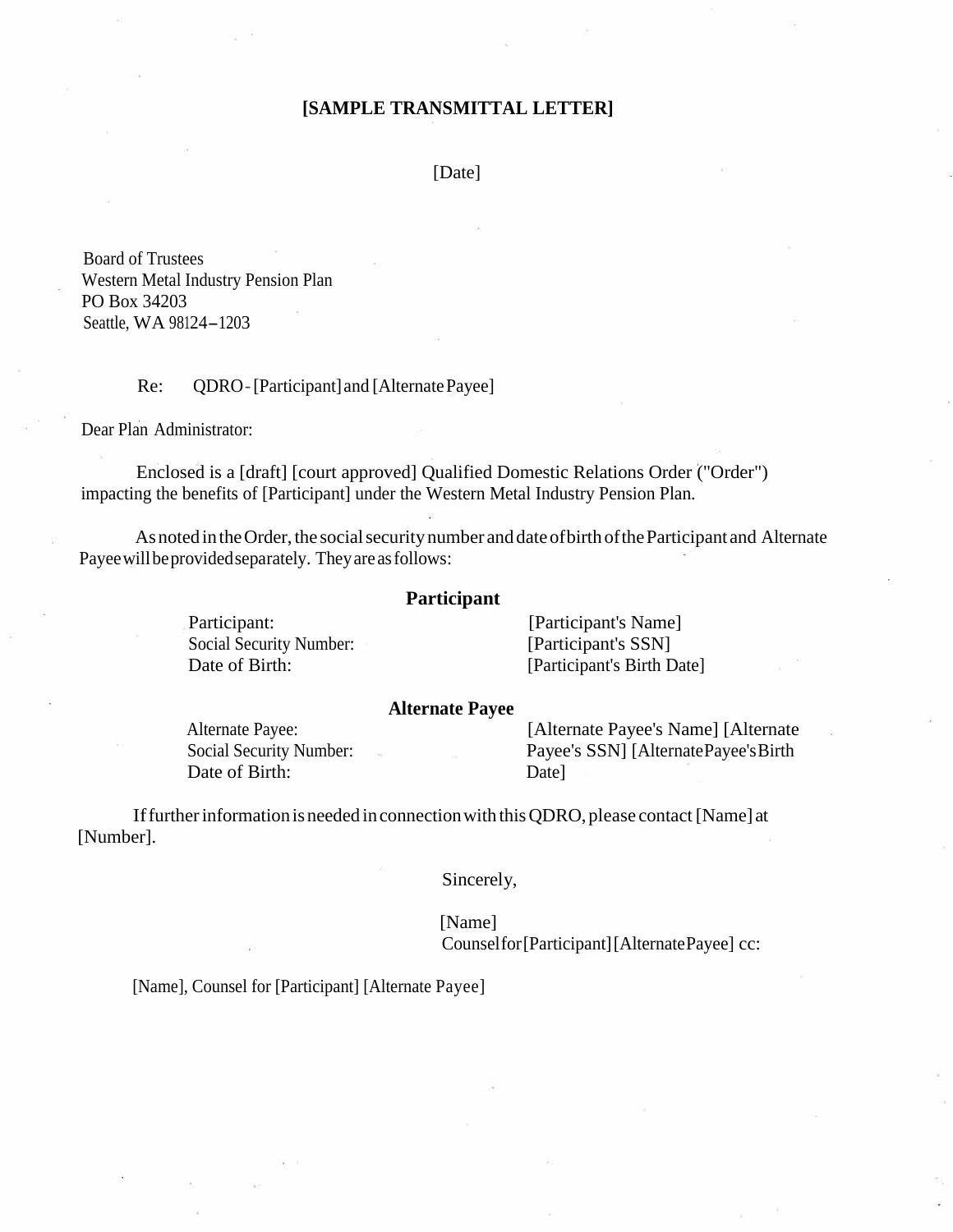| $\bf{l}$ | [Sample Separate Interest QDRO - Pre-Retirement Divorce]                                                                                                                                                                                                                        |                                                                                             |  |  |
|----------|---------------------------------------------------------------------------------------------------------------------------------------------------------------------------------------------------------------------------------------------------------------------------------|---------------------------------------------------------------------------------------------|--|--|
| 2        |                                                                                                                                                                                                                                                                                 |                                                                                             |  |  |
| 3        |                                                                                                                                                                                                                                                                                 |                                                                                             |  |  |
| 4        |                                                                                                                                                                                                                                                                                 |                                                                                             |  |  |
| 5        |                                                                                                                                                                                                                                                                                 |                                                                                             |  |  |
| 6        | IN THE SUPERIOR COURT OF THE STATE OF [STATE]<br>IN AND FOR THE COUNTY OF<br>[COUNTY]                                                                                                                                                                                           |                                                                                             |  |  |
| 7        | IN RE THE MARRIAGE OF:                                                                                                                                                                                                                                                          |                                                                                             |  |  |
| 8        |                                                                                                                                                                                                                                                                                 | NO.                                                                                         |  |  |
| 9        | [PETITIONER'S NAME],                                                                                                                                                                                                                                                            |                                                                                             |  |  |
| 10       | Petitioner,                                                                                                                                                                                                                                                                     | <b>QUALIFIED DOMESTIC RELATIONS</b><br><b>ORDER-</b> Western Metal Industry<br>Pension Plan |  |  |
| 11       | V.                                                                                                                                                                                                                                                                              |                                                                                             |  |  |
| 12       | [RESPONDENT'S NAME],                                                                                                                                                                                                                                                            |                                                                                             |  |  |
|          | Respondent.                                                                                                                                                                                                                                                                     |                                                                                             |  |  |
| 13       |                                                                                                                                                                                                                                                                                 |                                                                                             |  |  |
| 14       | WHEREAS, the Court has jurisdiction over all parties and over the subject matter in this dissolution action; and                                                                                                                                                                |                                                                                             |  |  |
| 15<br>16 | WHEREAS, the parties to this Order and the Court intend this Order to be a Qualified<br>Domestic Relations Order (hereinafter referred to as "Order" or "QDRO") as that term is<br>used in the Retirement Equity Act of 1984, as amended, and interpreted in accordance<br>with |                                                                                             |  |  |
|          | that Act; and                                                                                                                                                                                                                                                                   |                                                                                             |  |  |
| 17<br>18 | WHEREAS, the parties have stipulated that the Court shall enter this Order as an Addendum to<br>the Decree of Dissolution of Marriage filed herein on <i>[date filed with court]</i> ;<br>NOW, THEREFORE,                                                                       |                                                                                             |  |  |
| 19       | IT IS HEREBY ORDERED by the Court as follows:                                                                                                                                                                                                                                   |                                                                                             |  |  |
| 20       | <b>Definitions.</b> The following are the definitions used in this Order:<br>1.                                                                                                                                                                                                 |                                                                                             |  |  |
| 21       | I.I<br>"Participant":                                                                                                                                                                                                                                                           | [Participant's Name]                                                                        |  |  |
| 22       | Address:                                                                                                                                                                                                                                                                        | [Address]<br>[City, State, ZIP]                                                             |  |  |
|          |                                                                                                                                                                                                                                                                                 |                                                                                             |  |  |
| 23       |                                                                                                                                                                                                                                                                                 |                                                                                             |  |  |
|          | <b>QUALIFIED DOMESTIC RELATIONS</b>                                                                                                                                                                                                                                             |                                                                                             |  |  |
|          |                                                                                                                                                                                                                                                                                 |                                                                                             |  |  |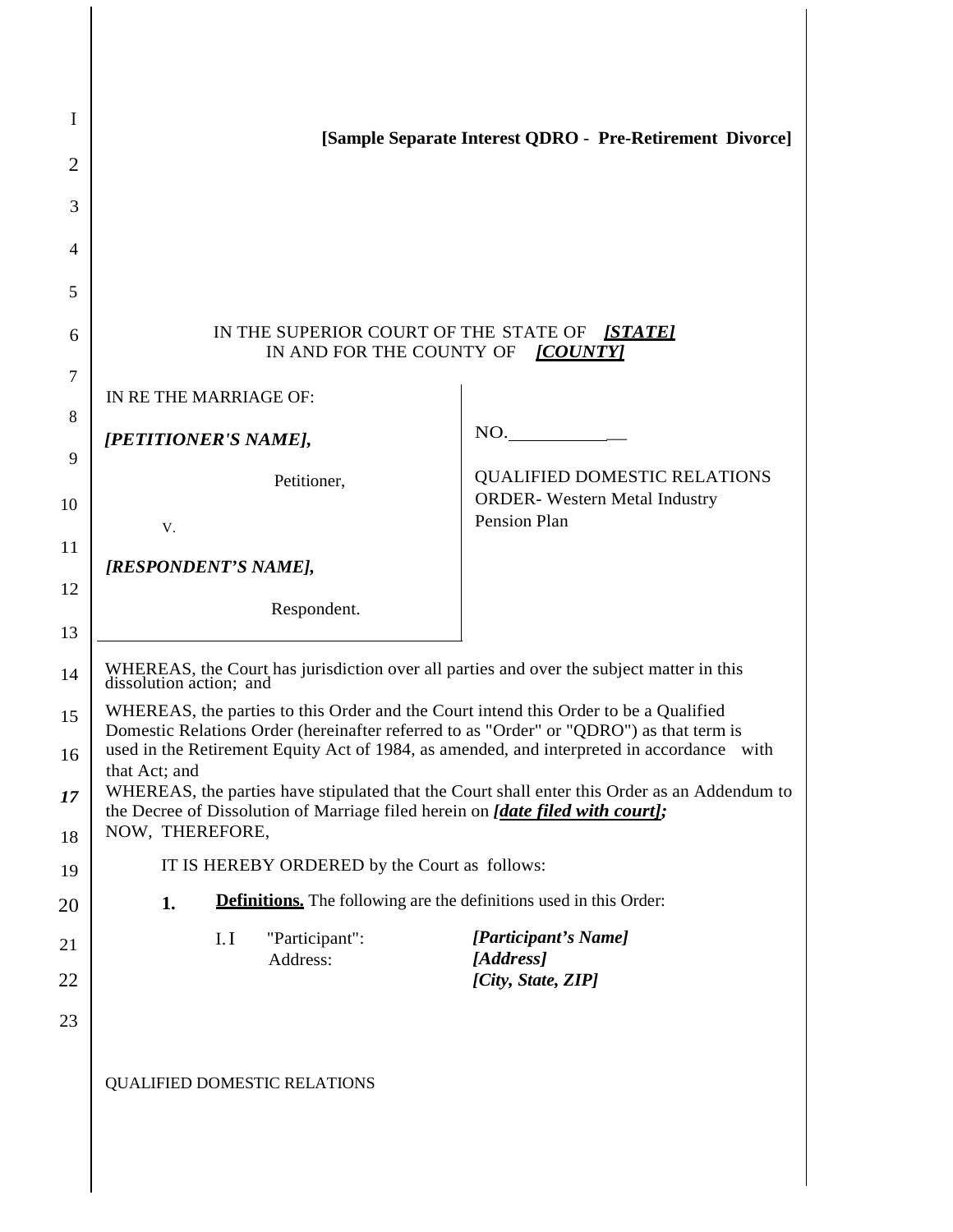|                | The Participant's social security number and date of birth will be<br>provided separately to the Plan Administrator.                                                                              |     |                                                       |                                                                                             |
|----------------|---------------------------------------------------------------------------------------------------------------------------------------------------------------------------------------------------|-----|-------------------------------------------------------|---------------------------------------------------------------------------------------------|
| $\overline{2}$ |                                                                                                                                                                                                   | 1.2 | "Alternate Payee":<br>Relationship to<br>Participant: | [Alternate Payee's Name]                                                                    |
| 3              |                                                                                                                                                                                                   |     |                                                       | [Relationship to Participant (e.g.<br><i>former spouse</i> )]                               |
| $\overline{4}$ |                                                                                                                                                                                                   |     | Address:                                              | [Address]                                                                                   |
| 5              |                                                                                                                                                                                                   |     |                                                       | [City, State, ZIP]                                                                          |
| 6              | The Alternate Payee's social security number and date of birth will be<br>provided separately to the Plan Administrator.                                                                          |     |                                                       |                                                                                             |
| 7              |                                                                                                                                                                                                   | 1.3 | "Plan":                                               | Western Metal Industry Pension Plan                                                         |
| 8              |                                                                                                                                                                                                   | 1.4 | "Plan Administrator":                                 | <b>Board of Trustees</b><br>Western Metal Industry Pension Plan                             |
| 9              |                                                                                                                                                                                                   |     | Address:                                              | PO Box 34203<br>Seattle, WA 98124                                                           |
| 10             |                                                                                                                                                                                                   |     |                                                       |                                                                                             |
| $\mathbf{I}$   |                                                                                                                                                                                                   |     |                                                       |                                                                                             |
| 12             | 2.<br><b>Division of Marital Property.</b> This Order is entered pursuant to <i>[describe</i> ]<br><i>applicable state domestic relations law]</i> . This Order hereby creates and recognizes the |     |                                                       |                                                                                             |
| 13             | under the Plan.                                                                                                                                                                                   |     |                                                       | existence of the Alternate Payee's right to receive a portion of the Participant's benefits |
| 14             | 3.                                                                                                                                                                                                |     |                                                       | <b>Factual Basis for Order.</b> This Order is based on the following facts:                 |
| 15             |                                                                                                                                                                                                   | 3.1 | Participant is vested;                                |                                                                                             |
| 16             |                                                                                                                                                                                                   | 3.2 | Participant is [age] years of age; and                |                                                                                             |
| 17             | 3.3<br>Participant at the time of entry of this order is not receiving retirement<br>benefits under the Plan.                                                                                     |     |                                                       |                                                                                             |
| 18             | <b>Amounts Awarded to Alternate Pavee.</b>                                                                                                                                                        |     |                                                       |                                                                                             |
| 19             | 4.                                                                                                                                                                                                |     |                                                       |                                                                                             |
| 20             |                                                                                                                                                                                                   | 4.1 |                                                       | <b>Retirement Benefits Assigned to Alternate Pavee</b>                                      |
| 21             | Alternate Payee is awarded a portion of the Participant's accrued benefit in the Plan, as<br>calculated on the Alternate Payee's benefit commencement date.                                       |     |                                                       |                                                                                             |
| 22             |                                                                                                                                                                                                   |     |                                                       |                                                                                             |
| 23             |                                                                                                                                                                                                   |     |                                                       |                                                                                             |
|                |                                                                                                                                                                                                   |     |                                                       |                                                                                             |
|                | QUALIFIED DOMESTIC RELATIONS ORDER                                                                                                                                                                |     |                                                       |                                                                                             |
|                |                                                                                                                                                                                                   |     |                                                       |                                                                                             |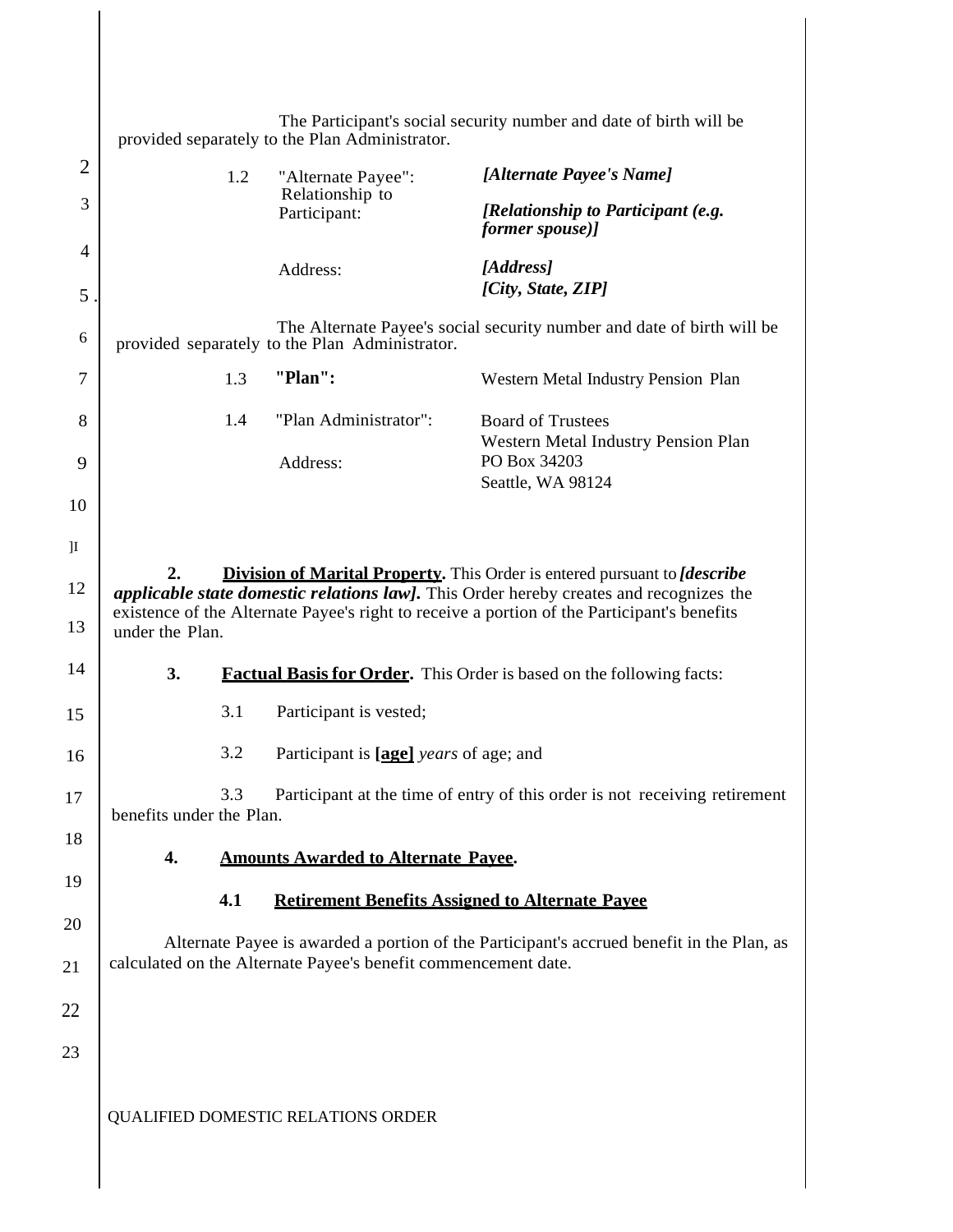|                | Division of Amounts Earned During the Marriage<br>(a)                                                                                                                                                                                                                                                                                                                                                                                                                                                                       |  |  |  |  |
|----------------|-----------------------------------------------------------------------------------------------------------------------------------------------------------------------------------------------------------------------------------------------------------------------------------------------------------------------------------------------------------------------------------------------------------------------------------------------------------------------------------------------------------------------------|--|--|--|--|
| $\overline{2}$ | The Alternate Payee is awarded 50% of the benefit earned by                                                                                                                                                                                                                                                                                                                                                                                                                                                                 |  |  |  |  |
| 3              | the Participant between [date of marriage] and [date of separation/divorce].                                                                                                                                                                                                                                                                                                                                                                                                                                                |  |  |  |  |
| $\overline{4}$ | Separate Life Annuity for Alternate Payee<br>(b)                                                                                                                                                                                                                                                                                                                                                                                                                                                                            |  |  |  |  |
| 5              | Alternate Payee's benefits shall be paid as a separate Life<br>Annuity based upon the lifetime of the Alternate Payee (and shall include any minimum<br>payment guarantee period that may be provided under the terms of the Plan or otherwise<br>elected by the Alternate Payee).                                                                                                                                                                                                                                          |  |  |  |  |
| 6              |                                                                                                                                                                                                                                                                                                                                                                                                                                                                                                                             |  |  |  |  |
| $\overline{7}$ | Alternate Payee's Benefit Commencement Date<br>(c)                                                                                                                                                                                                                                                                                                                                                                                                                                                                          |  |  |  |  |
| 8<br>9         | Alternate Payee's benefits shall commence upon application by Alternate Payee at any time<br>after Participant reaches the earliest retirement age under the Plan as provided in Internal<br>Revenue Code Section 414(p)(4), but not later than the Participant's commencement of<br>benefits and not later than the required beginning date under<br>the Plan.                                                                                                                                                             |  |  |  |  |
| 10             | (d)<br><b>Actuarial Assumptions Used to Calculated Alternate Payee's</b><br><b>Monthly Benefit Payments</b>                                                                                                                                                                                                                                                                                                                                                                                                                 |  |  |  |  |
| 12             |                                                                                                                                                                                                                                                                                                                                                                                                                                                                                                                             |  |  |  |  |
| 13             | The level of benefit payments shall be calculated as the<br>actuarial equivalent as defined by the Plan.                                                                                                                                                                                                                                                                                                                                                                                                                    |  |  |  |  |
| 14             | In the case of any payment before Participant has retired, Alternate Payee's benefits shall not<br>take into account the present value of any subsidy for Early retirement; however, if Participant<br>later takes early retirement following commencement of Alternate Payee's benefits and<br>receives a subsidized early retirement benefit, the amount payable to Alternate Payee shall be<br>recalculated prospectively to reflect the subsidized factors for early retirement at the<br>Participant's retirement age. |  |  |  |  |
| 17             | <b>Post-Retirement Benefit Improvements</b><br>(e)                                                                                                                                                                                                                                                                                                                                                                                                                                                                          |  |  |  |  |
| 18             |                                                                                                                                                                                                                                                                                                                                                                                                                                                                                                                             |  |  |  |  |
| 19             | Alternate Payee <i>[is/is not]</i> entitled to share in "thirteenth"<br>benefit checks or any other post-retirement benefit improvements or ad-hoc benefit payments                                                                                                                                                                                                                                                                                                                                                         |  |  |  |  |
| 20             | (if any).                                                                                                                                                                                                                                                                                                                                                                                                                                                                                                                   |  |  |  |  |
| 21             |                                                                                                                                                                                                                                                                                                                                                                                                                                                                                                                             |  |  |  |  |
| 22             |                                                                                                                                                                                                                                                                                                                                                                                                                                                                                                                             |  |  |  |  |
| 23             |                                                                                                                                                                                                                                                                                                                                                                                                                                                                                                                             |  |  |  |  |
|                | QUALIFIED DOMESTIC RELATIONS ORDER                                                                                                                                                                                                                                                                                                                                                                                                                                                                                          |  |  |  |  |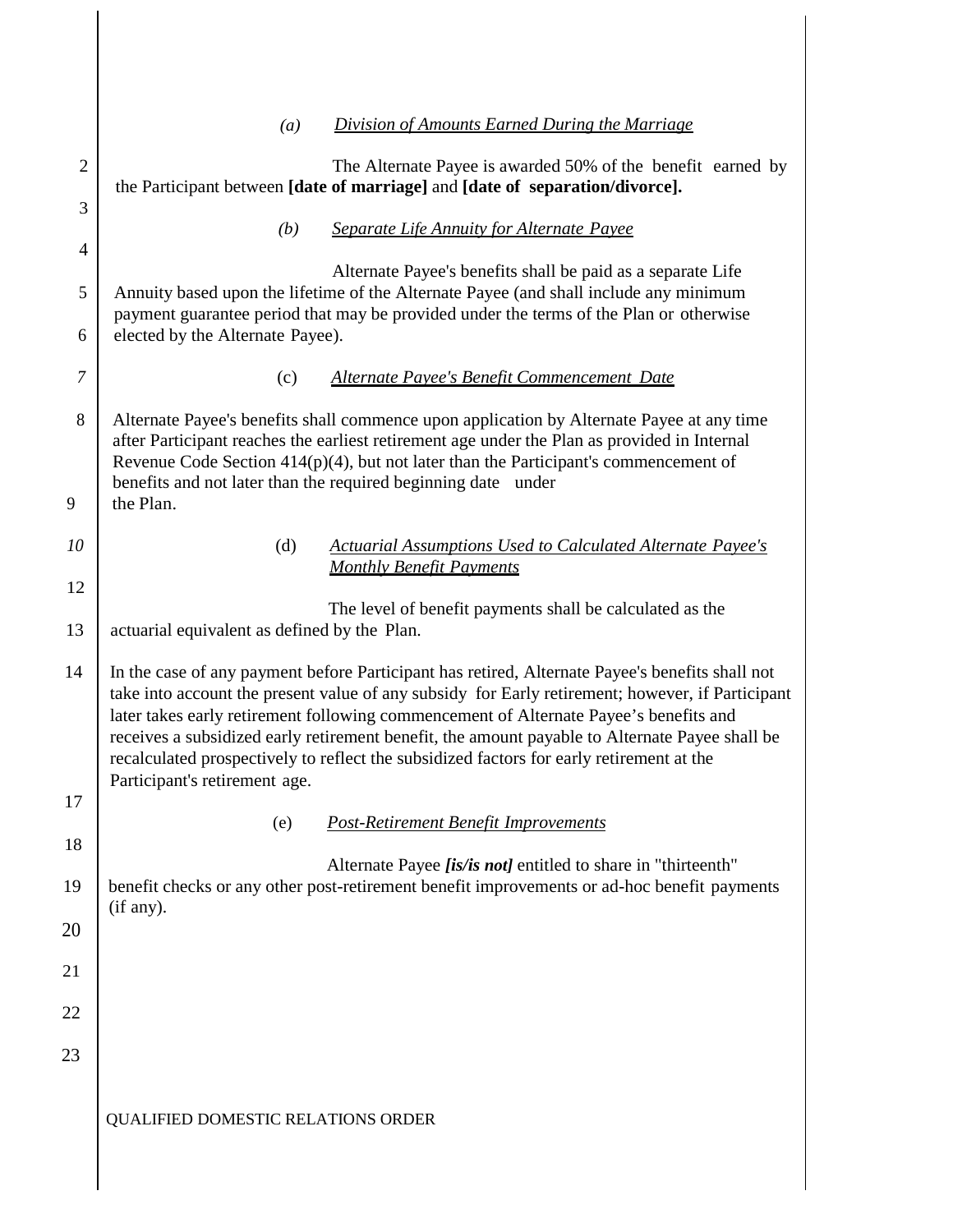| $\mathbf{1}$        | 4.2<br><b>Pre-Retirement Death Benefit Provisions</b>                                                                                                                                                                                                                                                                                                                                                                            |  |  |  |
|---------------------|----------------------------------------------------------------------------------------------------------------------------------------------------------------------------------------------------------------------------------------------------------------------------------------------------------------------------------------------------------------------------------------------------------------------------------|--|--|--|
| $\overline{2}$      | <b>Pre-Retirement Death of Participant</b><br>(a)                                                                                                                                                                                                                                                                                                                                                                                |  |  |  |
| $\overline{3}$<br>4 | If Participant dies prior to commencement of Alternate Payee's benefits, and Alternate Payee<br>survives Participant, Alternate Payee shall not be entitled to<br>receive the benefit described in Section 4.1 of this order.                                                                                                                                                                                                    |  |  |  |
| 5<br>6              | Instead, Alternate Payee shall be Participant's sole surviving spouse for purposes of any pre-<br>retirement death benefits earned from <i>[date of marriage]</i> to<br>[separation/divorce date].                                                                                                                                                                                                                               |  |  |  |
| 7                   | <b>Pre-Retirement Death of Alternate Payee</b><br>(b)                                                                                                                                                                                                                                                                                                                                                                            |  |  |  |
| 8<br>9<br>10        | If Alternate Payee dies prior to commencement of her benefits, her benefits shall revert to<br>Participant for payment to Participant pursuant to the terms of the<br>Plan. Accordingly, if the Participant dies prior to commencement of Alternate Payee's benefits<br>and Alternate Payee has not survived Participant, pre-retirement death benefits, if<br>any shall be payable to the Participant's designated beneficiary. |  |  |  |
| 11<br>12            | 5.<br><b>Limitations on Order.</b> Nothing contained in this Order shall be construed to require<br>the Plan:                                                                                                                                                                                                                                                                                                                    |  |  |  |
| 13                  | 5.1<br>To provide for any type or form of benefits, or any option, not<br>otherwise provided under the Plan at the time benefits commence to the Alternate Payee;                                                                                                                                                                                                                                                                |  |  |  |
| 14<br>15            | 5.2<br>To provide increased benefits (determined on the basis of actuarial value) not<br>available to the Participant;                                                                                                                                                                                                                                                                                                           |  |  |  |
| 16<br>17            | To provide benefits to the Alternate, Payee which are required to be<br>5.3<br>paid to another Alternate Payee under another order previously determined to be a QDRO; or                                                                                                                                                                                                                                                        |  |  |  |
| 18                  | To provide the payment to the Alternate Payee of benefits forfeited by<br>5.4<br>the Participant.                                                                                                                                                                                                                                                                                                                                |  |  |  |
| 19<br>20            | 6.<br><b>Action to Be Taken.</b> The Plan Administrator shall be provided with a copy of the<br>Order by counsel for the Alternate Payee. Upon receipt, the Plan Administrator<br>shall:                                                                                                                                                                                                                                         |  |  |  |
| 21                  | 6.1<br>Immediately notify the Participant and the Alternate Payee of:                                                                                                                                                                                                                                                                                                                                                            |  |  |  |
| 22                  | The receipt of this Order; and<br>(a)                                                                                                                                                                                                                                                                                                                                                                                            |  |  |  |
| 23                  | QUALIFIED DOMESTIC RELATIONS ORDER                                                                                                                                                                                                                                                                                                                                                                                               |  |  |  |